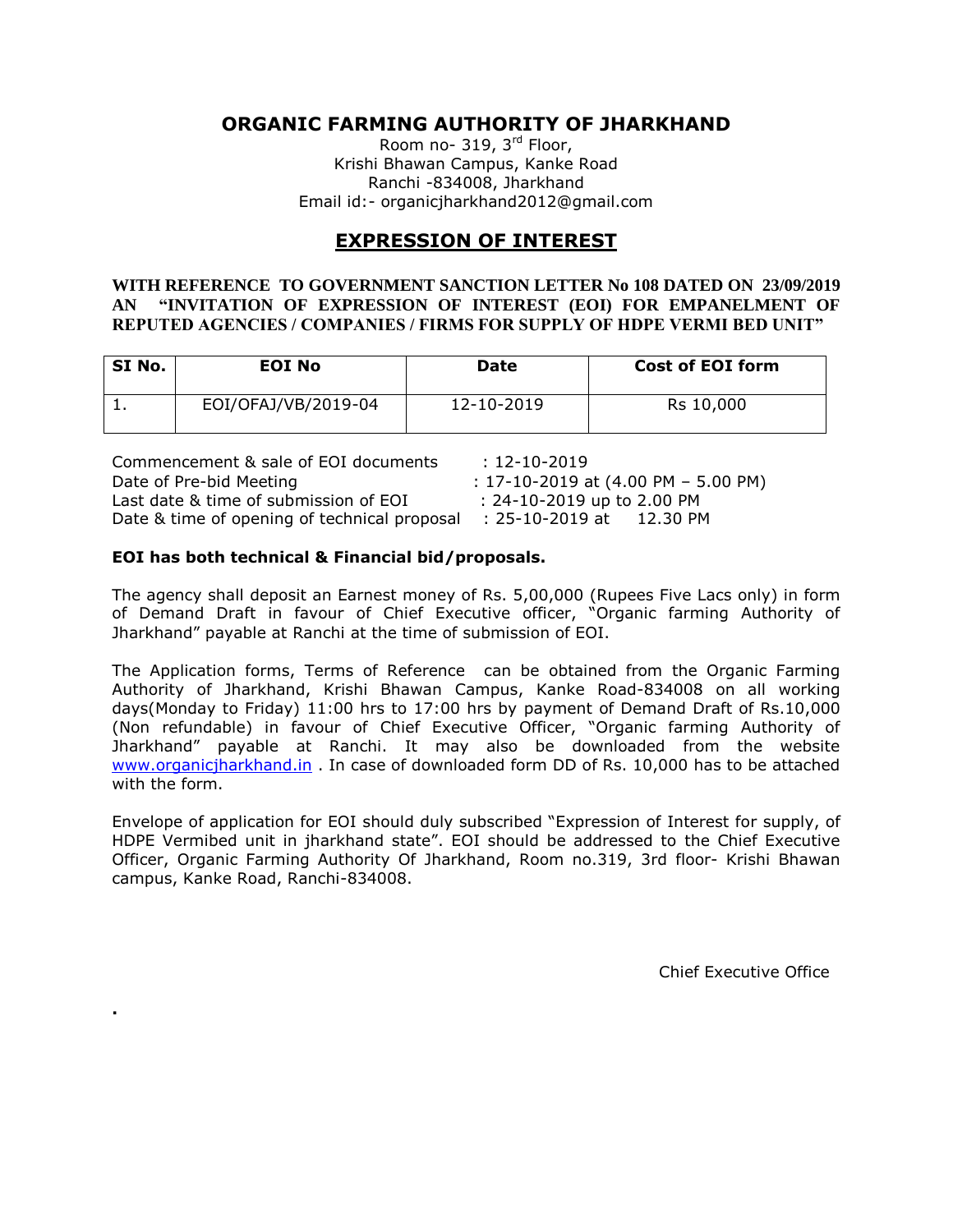# **Technical Proposal**

EOI/proposals are invited from the Agency (manufacturer / Supplier / Trader or any other organizations) for the supply of vermi bed unit in Jharkhand state.

#### **Minimum Eligibility Criteria:-**

- 1. The agency having minimum three years of experience in supply of HDPE made vermi bed unit in government sector. Copy of work/supply order issued from Government department must be attached along with the E.O.I proposal in support of such experience.
- 2. The Product (HDPE Vermibed) must be complies as per B.I.S Standard (I.S-15907:2010). (Certificate enclosed)
- 3. The agency having previous experience in supply of minimum 5000 units of the concerned components i.e. H.D.P.E vermibed unit in government project. Work/supply order with completion/hand over certificate issued from Government department must be attached along with the E.O.I proposal in support of such experience.
- 4. The Agency having minimum 3 work order in past from the Government organization for the supply of HDPE Vermibed unit.
- 5. The agency having minimum 5 performance certificates issued from Government department which must be attached along with the E.O.I proposal.
- 6. Agency having a valid ISO certificate.
- 7. Average Annual turnover of last three financial year (2016-17, 2017-18 & 2018-19) should not be less than 2 Cr.
- 8. Audited balance sheet along with IT return should be submitted for the last three financial year (2016-17, 2017-18 & 2018-19)
- 9. Bidder shall submit an affidavit on Rs 100 non judicial stamp from Notary that "the company has never been blacklisted or terminated earlier by any state or union government."
- 10.Agency must have a copy of Income tax permanent account number (PAN)
- 11.Agency must have registered under GST.
- 12. Preference will be given to those organization who has earlier experience in supply of HDPE Vermibed Unit under Jharkhand Government projects.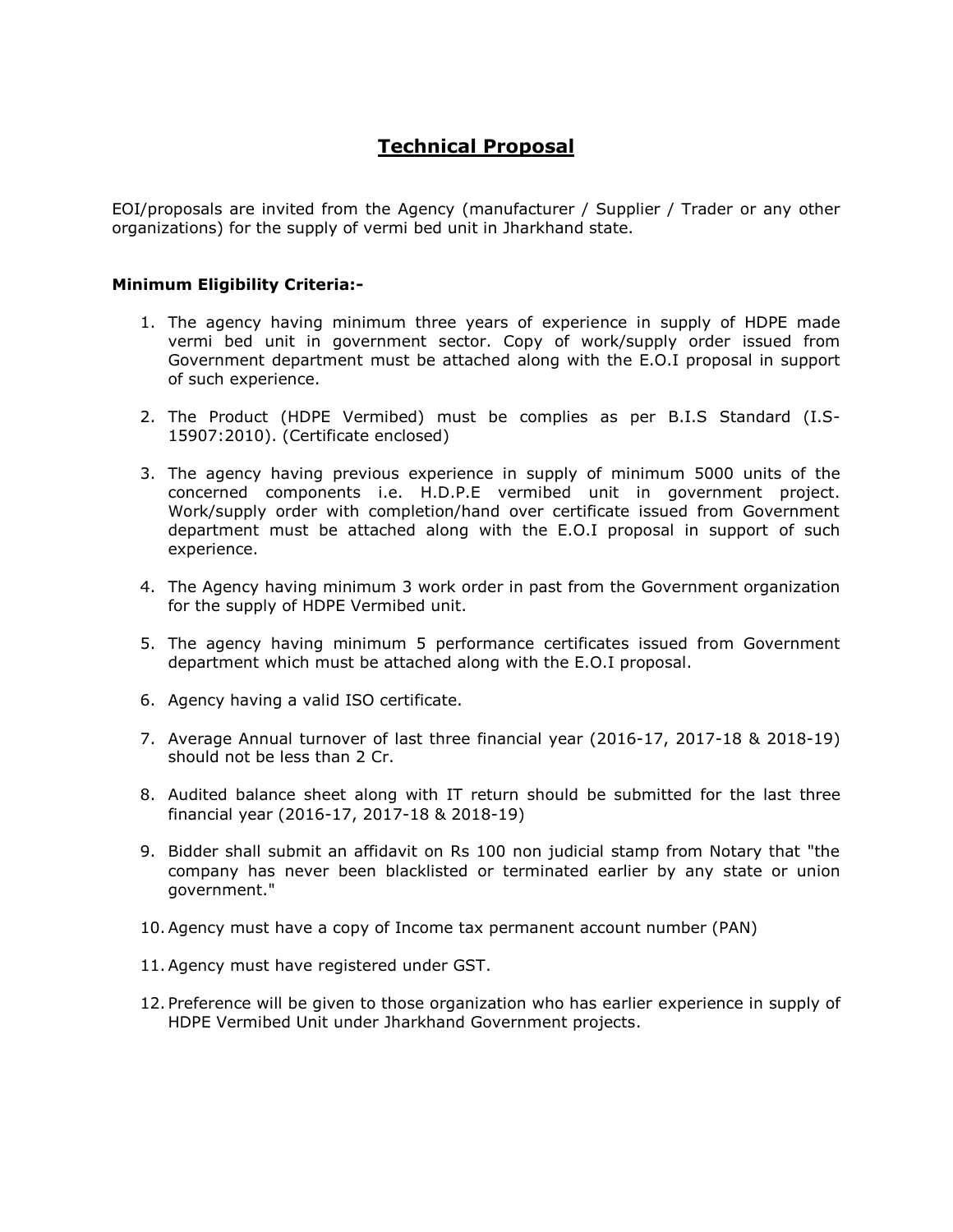The interested bidders should submit the following documents / details in support of their claim:-

- i. Application form duly filled up
- ii. Application fee & EMD
- iii. Registration certificate of organization
- iv. BIS standard (IS-15907: 2010) license certificate
- v. ISO certificate
- vi. Audited balance sheet of last three financial years
- vii. IT-Return of last three financial years
- viii. PAN
- ix. GST Registration certificate
- x. Manufacturing Experience (proof attached)
- xi. Affidavit's
- xii. Experience in supply in Government department
- xiii. Government work order
- xiv. Performance certificate issued from government department
- xv. Local address of the agency, if any
- xvi. Any other supporting / relevant documents regarding claim , please specify

## **Terms and Conditions:**

- 1. The Bidder must having previous experience in supply of HDPE Vermibed unit under government projects.
- 2. If Bidder is not manufacturer then in this case bidder has to submit the authorization letter from the manufacturer for the supply of specified HDPE Vermibed in jharkhand as per given format in Annexure 4.
- 3. Product specification of HDPE Vermibed must complies as per the specification mention in form Annexure 2.
- 4. The Bidder shall submit an affidavit on Rs 100 non judicial stamp from Notary regarding "the rates of bid quoted in EOI that the rates of HDPE Vermibed unit which are quoted in financial bid are the minimum price and not more than the market price in the State of Jharkhand".
- 5. The successful bidder has to submit the Registration fee @ Rs 25,000 (Rupees twenty five thousand). Registration fee will be valid till 31/03/2020.
- 6. TIME LINE:
	- After selection of the agencies the supply order will be decided as per the requirement of the product by the farmer in the light of which the ordered material will have to be delivered within the specified time limit to the corresponding districts

#### 7. **TERMS OF PAYMENT**:

- No advance payment will be made.
- In case of subsidy scheme, the subsidy will be transferred to the farmers Account / CUG Card. Farmers will pay to the empanelled agency only.
- Payment through CUG Card/DBT/RTGS/Online directly will be made. Bank commission will be borne by the firm.
- Payment will be made only after successful supply as per the ordered quantity.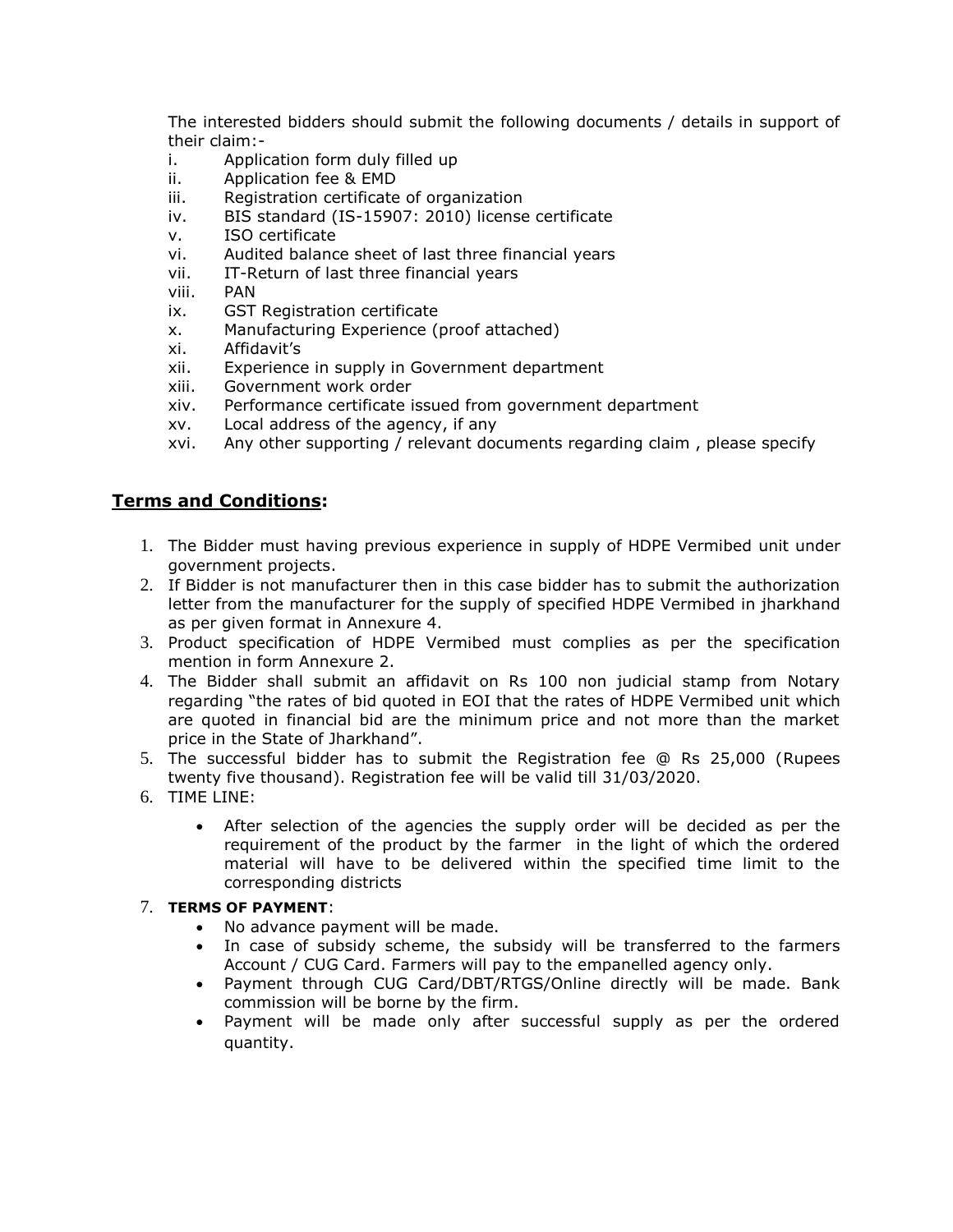#### 8. **VALIDITY PERIOD**:

- Bidder shall be noted that the validity period of their offer rate which should be valid up to 31/03/2020 from the date of opening of EOI.
- 9. The performance guarantee of the successful bidder who does not fulfil the obligation of supply of stocks as per orders/specification/packing/maintenance of quality shall be forfeited and alternative arrangements will be made for procurement of such products and any additional cost in this will be to the account of defaulter.
- 10. The successful bidder shall not sublet or assign this contract or any part of it to other agency.
- 11. The products supplied shall be with sound packing. Damaged bags, if any, shall be replaced by the supplier with sound packing at his own cost. The responsibility of quality and quantity (miss-branding/under weight) of the material supplied lies with the supplier only.
- 12. Warranty: The successful empanelled agency shall give a warranty against manufacturing defects for the supplied item as in Annexure-2 for a period of one year from the date of supply of the item. He shall agree to replace or repair at his own cost, part or whole product / goods found defective after receipt of intimation from the undersigned regarding the defects. This warranty (i.e. repairs) will be against manufacturing defects only (excluding the natural calamities, vandalism and any other forced action).
- 13. Test report wherever applicable should be furnished. For testing of material, the fee shall be borne by the agency as and when required.
- 14. The successful agency shall, within 14 days will be called by notice to execute a formal agreement on stamp paper worth Rs. 100/- in the prescribed format and the cost shall be borne by the successful bidder
- 15. Once the successful bidder is accepted, there will not be any upward revision of the accepted rates on account of the price escalation during the currency of the contract period. Successful bidder is required to sign a MOU with Organic farming Authority of Jharkhand accepting all the clauses incorporated in the said MOU.
- 16. After empanelment of the agency the issuance of supply order / demand will be decided by the farmer as per their requirement.
- 17. If the agency fails to meet the objectives, conditions, quality parameters as per technical specification mention in Annexure 2, the agreement will be void. The agency will be black listed and forfeited the EMD amount, payment cut or penalty will be imposed.
- 18. The EOI is valid till 31/03/2020.
- 19. Chief Executive Officer, Organic Farming Authority of Jharkhand reserve the right to accept or reject any or all application without giving any explanation. Further, the undersigned also reserves the right to accept/ reject/ modify any or all proposals without assigning any reason thereof.
- 20. In case of any dispute the decision of Chief Executive Officer, Organic Farming Authority of Jharkhand will be final and the jurisdiction shall be Ranchi only.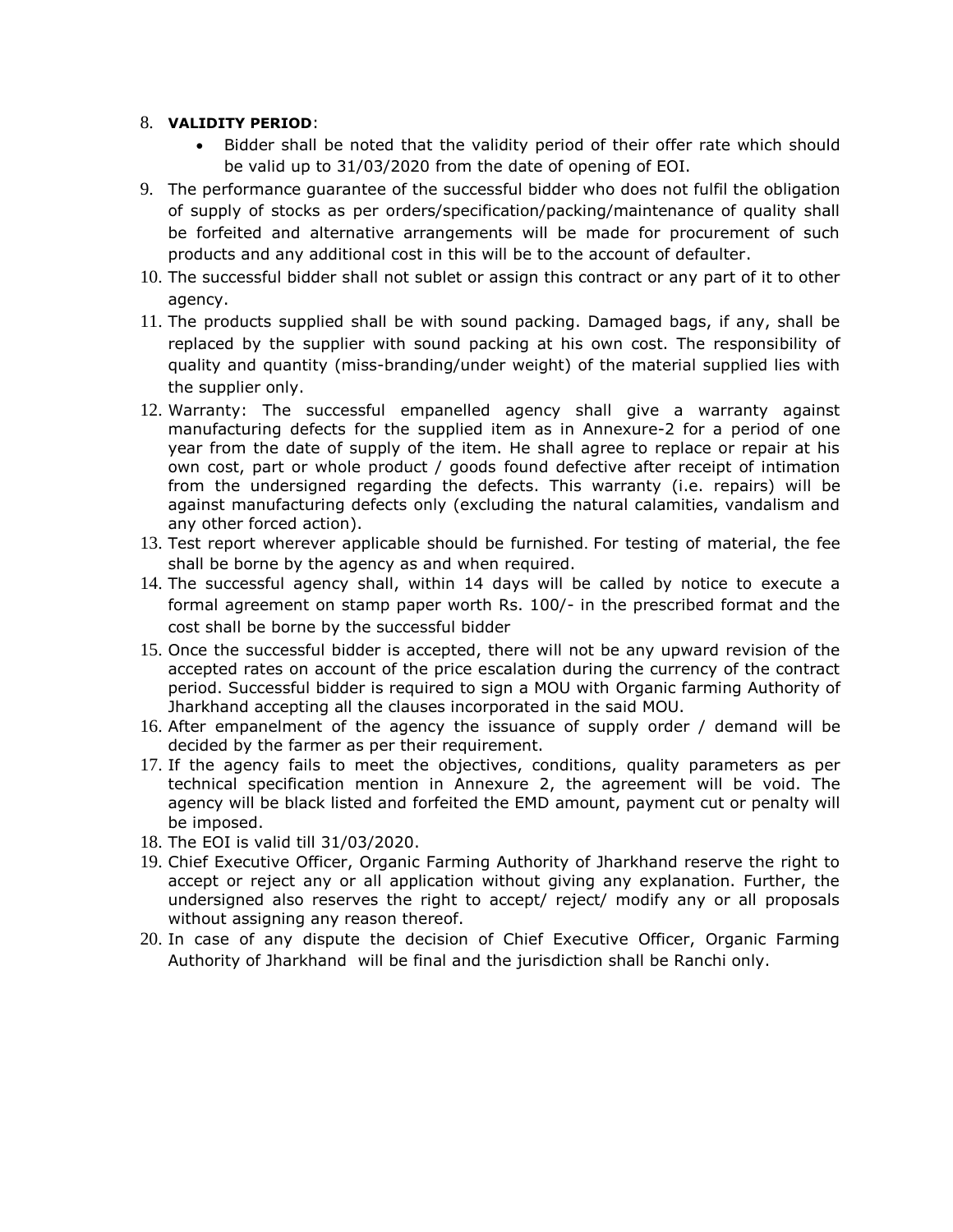## **Guideline for submitting the proposals:**

### **A. General guideline**

The interested agency are required to submit the proposal as per the guidelines and formats detailed out in the following paras:-

1. Submission of proposal: The **Technical Proposal** along with earnest money and the **Financial Proposal** should be **sealed** and submitted by the applicant in separate envelopes duly super scribed as Technical Proposal and Financial Proposal, respectively and should be put in a bigger envelop super scribing Proposal for "Expression of Interest for Supply of HDPE Vermibed unit in jharkhand state". This outer envelope shall bear the submission address, reference number and title of the assignment and be clearly marked "Do not open, except in presence of Official Appointed".

2. The Agency shall be required to accomplish entire activities as per the time bound completion schedule.

3. EOI documents must be spirally binded & each page, forms or Annexures of the technical & financial proposal must be numbered, signed & stamped by the authorized to signatory of the organization

#### **B. Evaluation of technical bid / Proposal**

All the technical bids / proposals will be evaluated by giving the marks in the following way. The agency who will obtain minimum 60 marks will be recommended for the selection and empanelment of the agencies working as a supplier for HDPE Vermibed unit in Jharkhand.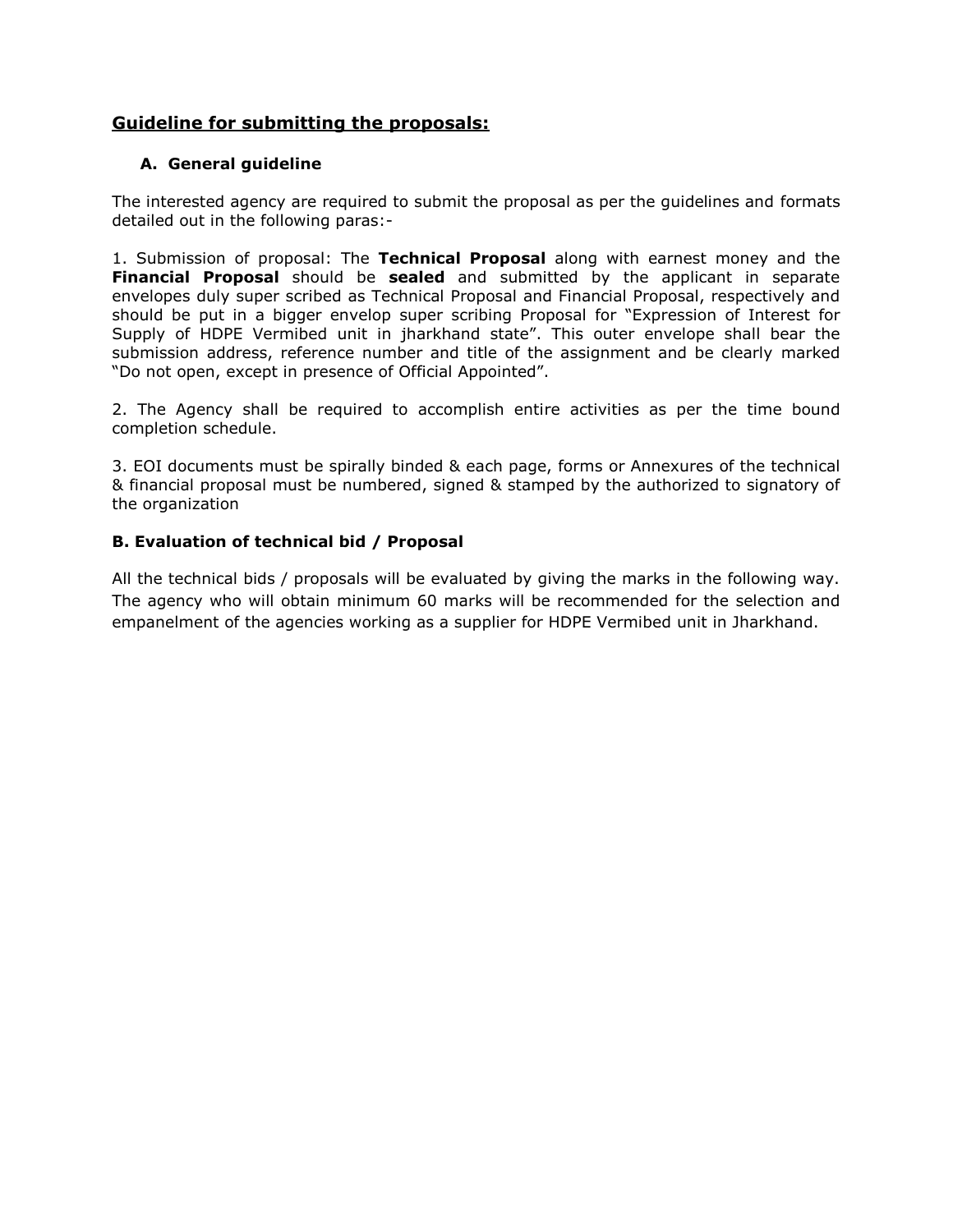| <b>SI</b><br>No. | <b>Standard</b>                                                                                                                                                                           | <b>Item wise</b><br><b>Maximum</b><br>marks | <b>Marks</b><br>obtained |
|------------------|-------------------------------------------------------------------------------------------------------------------------------------------------------------------------------------------|---------------------------------------------|--------------------------|
| 1.               | Experience in supply of HDPE Vermibed Unit under<br>government sponsored project<br>$3 - 5$ Yrs<br>i. I<br>>5 - 10 Yrs<br>ii.<br>iii.<br>$>10$ Yrs                                        | 10<br>15<br>20                              |                          |
| 2.               | Total no. of unit of HDPE Vermibed supplied under<br>government project<br>$5000 - 10,000$ unit<br>i.<br>$\mathbf{ii}$ , $\mathbf{iii}$<br>$10,001 - 15,000$ unit<br>>15,000 unit<br>iii. | 05<br>10<br>15                              |                          |
| 3.               | Total no. of performance certificate issued by<br>government authority in respect to supply of HDPE<br>Vermibed unit<br>$5 - 8$<br>i.<br>ii. $9 - 12$<br>iii.<br>$>12$                    | 05<br>10<br>15                              |                          |
| 4.               | Average annual turnover of Last three financial<br>years (2016-17, 2017-18, 2018-19)<br>$2 Cr - 3 Cr$<br>i. A<br>ii.<br>>3 Cr - 10 Cr<br>iii.<br>More than 10 Cr                          | 05<br>10<br>15                              |                          |
| 5.               | Work Order for supply of HDPE Vemibed unit under<br>government project<br>$3 - 5$ work order<br>i. a<br>$\mathbf{ii}$ , $\mathbf{iii}$<br>$6 - 10$ work order<br>iii.<br>> 10 work order  | 05<br>10<br>15                              |                          |
| 6.               | Experience in supply of HDPE Vermibed unit under<br>Jharkhand government projects                                                                                                         | 05                                          |                          |
| 7.               | ISO Certificate                                                                                                                                                                           | 05                                          |                          |
| 8.               | BIS standard (IS-15907: 2010) certificate                                                                                                                                                 | 10                                          |                          |
|                  | <b>Total</b>                                                                                                                                                                              | 100                                         |                          |

# **C. Empanelment procedure of Agency / Firm**

i. The technical bid will be scrutinized by the evaluation committee and those firm/agency that will fulfill the minimum eligibility criteria will be evaluated on the basis of scoring criteria.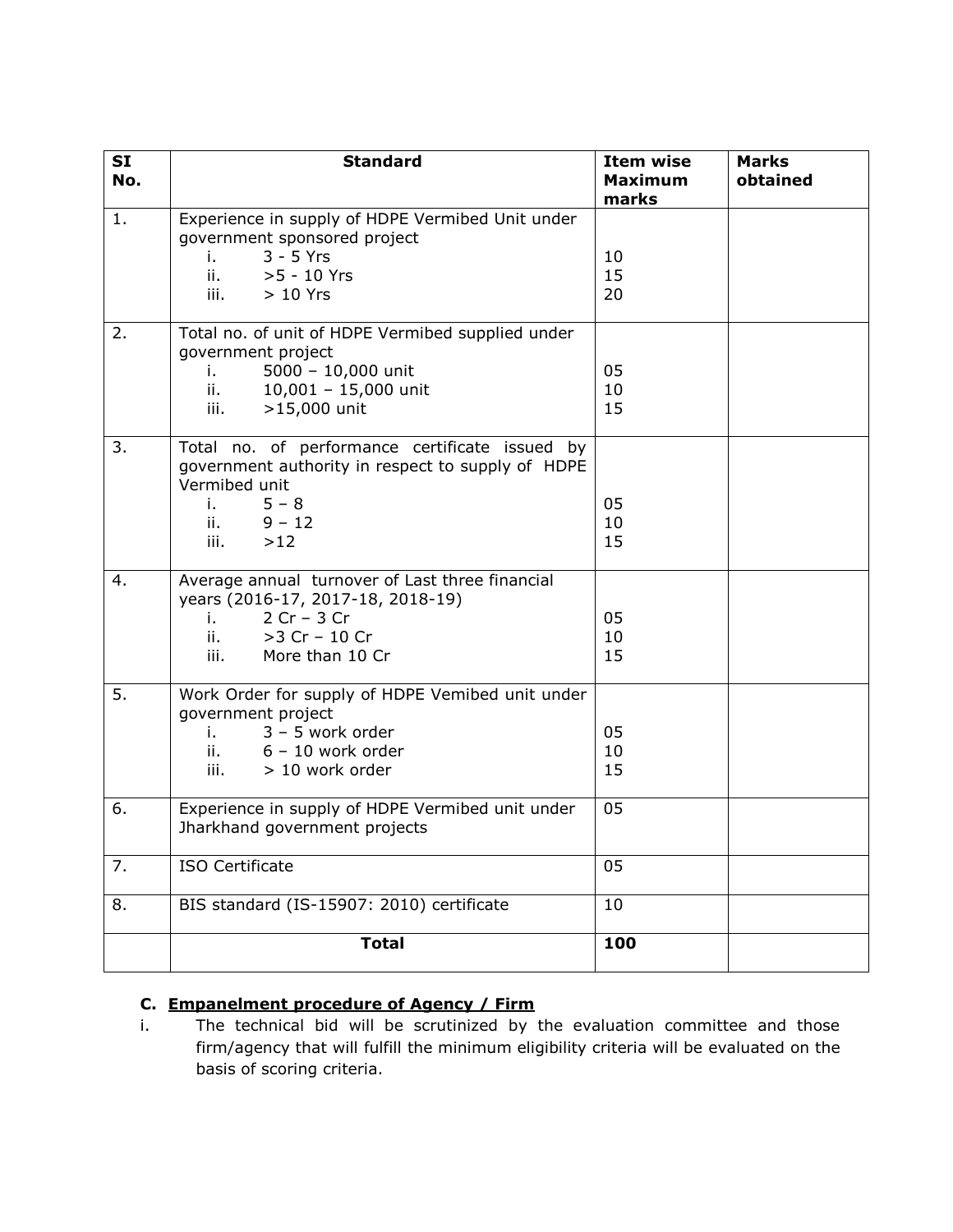ii. Financial proposal will be open only for those agencies who has successfully qualify in technical bid and scoring criteria.

### **D. Important dates for submission of proposals**

- i. Last date for submission of proposal to The Chief Executive Officer, Organic Farming Authority of Jharkhand, Room no.319, 3<sup>rd</sup> Floor, Krishi Bhawan Campus, Kanke Road, Ranchi -834008, Jharkhand on 24-10-2019 up to 2.00 PM
- ii. Date of opening of Proposal :- 25-10-2019

## **E. Venue for pre-bid meeting**

Meeting will be held in the office of the Chief Executive officer, Organic Farming Authority of Jharkhand, Room no.319, 3<sup>rd</sup> Floor, Krishi Bhawan Campus, Kanke road, Ranchi- 834008 on dated 17-10-2019 at 4.00 PM.

### **F. Venue for technical proposal meeting**

Meeting will be held in the office of the Chief Executive officer, Organic Farming Authority of Jharkhand, Room no.319, 3<sup>rd</sup> Floor, Krishi Bhawan Campus, Kanke road, Ranchi- 834008, Jharkhand on dated 25-10-2019 at 12.30 PM.

Chief Executive Officer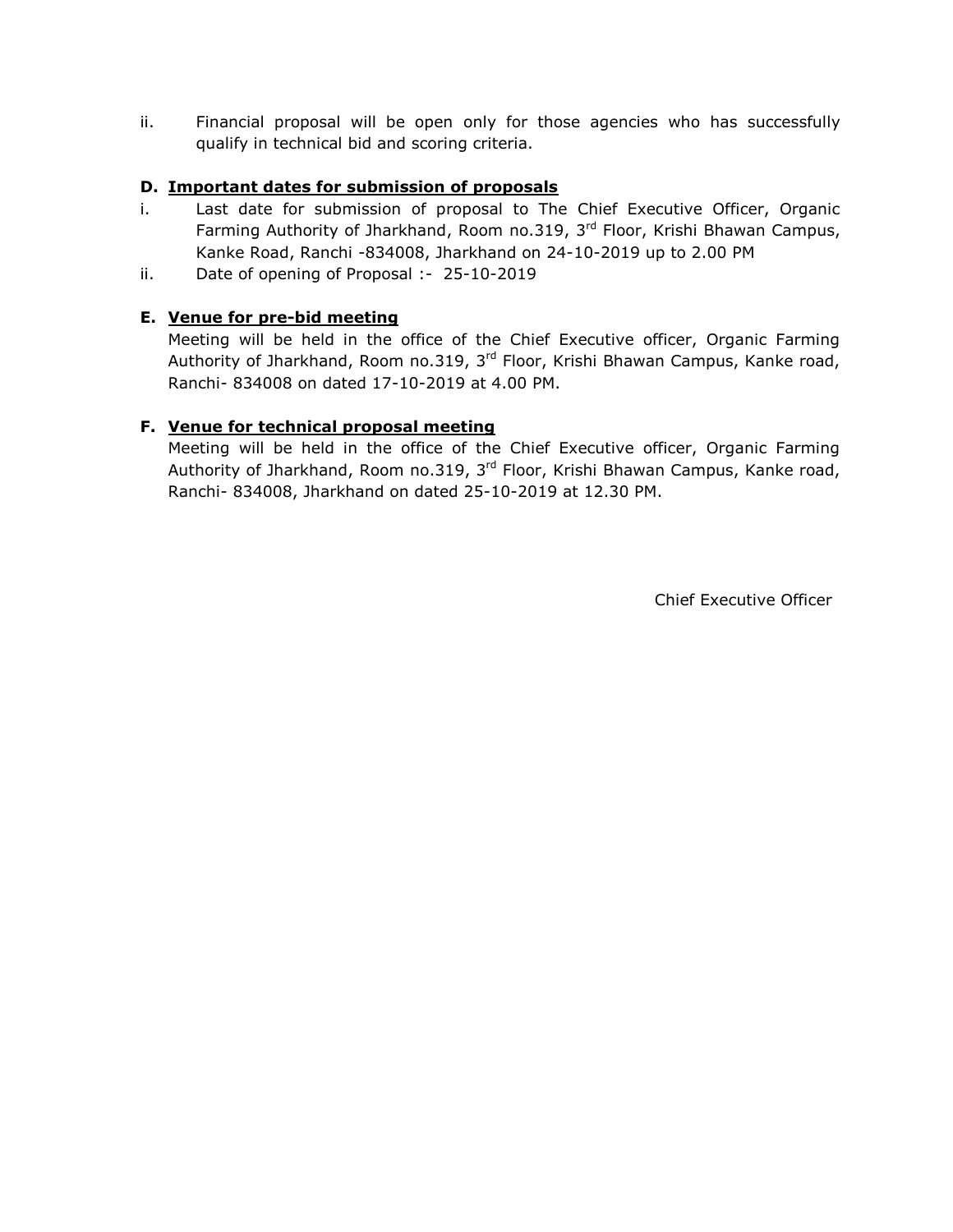# **APPLICATION FORM**

#### **Technical & Financial Bid for selection and empanelment of Agencies for supply of HDPE Vemibed Unit in state of Jharkhand**

| <b>SI</b>        | <b>Particulars</b>                                              | details<br><b>Write</b><br>and<br>attach<br>the | Page         |
|------------------|-----------------------------------------------------------------|-------------------------------------------------|--------------|
| No.              |                                                                 | proof/supporting<br>documents                   | number<br>of |
|                  |                                                                 | required                                        | document     |
| 1.               | Name of Agency/Organization                                     |                                                 |              |
| 2.               | Address of the                                                  | ä,                                              |              |
|                  | Agency/Organization                                             |                                                 |              |
| 3.               | Head office                                                     |                                                 |              |
|                  | <b>Address</b>                                                  |                                                 |              |
|                  | Phone No.                                                       |                                                 |              |
|                  | Email ID                                                        |                                                 |              |
|                  | Mobile No.of Head office I/c                                    |                                                 |              |
| 4.               | Registration<br>of<br>no.<br>the                                |                                                 |              |
|                  | organization                                                    |                                                 |              |
| 5.               | Authorization letter/Power of                                   |                                                 |              |
|                  | Attorney (if applicable)                                        |                                                 |              |
| 6.               | BIS standard (IS-15907: 2010)                                   |                                                 |              |
|                  | certificate                                                     |                                                 |              |
| $\overline{z}$ . | <b>PAN</b><br>No.<br>of<br>the<br>agency                        |                                                 |              |
|                  | (certificate attached)                                          |                                                 |              |
| 8.               | GST registration No.                                            |                                                 |              |
|                  | (certificate attached)                                          |                                                 |              |
| 9.               | 03 or more than 03 years work                                   |                                                 |              |
|                  | Experience in supply in                                         |                                                 |              |
|                  | government sector                                               |                                                 |              |
| 10.              | Average Annual turnover of                                      |                                                 |              |
|                  | last 03 years of Agency                                         |                                                 |              |
|                  | (Audited<br>balance<br>sheet                                    |                                                 |              |
|                  | attached)                                                       |                                                 |              |
| 11.              | Affidavit about black listing /                                 | Affidavit should be made on Rs 100 non          |              |
|                  | termination                                                     | judicial stamp paper                            |              |
| 12.              | (EMD)<br>Money<br>of<br>Earnest                                 |                                                 |              |
|                  | Rs.5,00,000/- with DD No. and                                   |                                                 |              |
| 13.              | date or exemption certificate.<br>Latest 03 years of Income tax |                                                 |              |
|                  | return for F.Y 2016-17, 2017-                                   |                                                 |              |
|                  | 18, & 2018-19 (Document                                         |                                                 |              |
|                  | enclosed)                                                       |                                                 |              |
| 14.              | <b>ISO Certificate</b>                                          |                                                 |              |
|                  |                                                                 |                                                 |              |
| 15.              | Any other Credentials in the                                    |                                                 |              |
|                  | Subject Area                                                    |                                                 |              |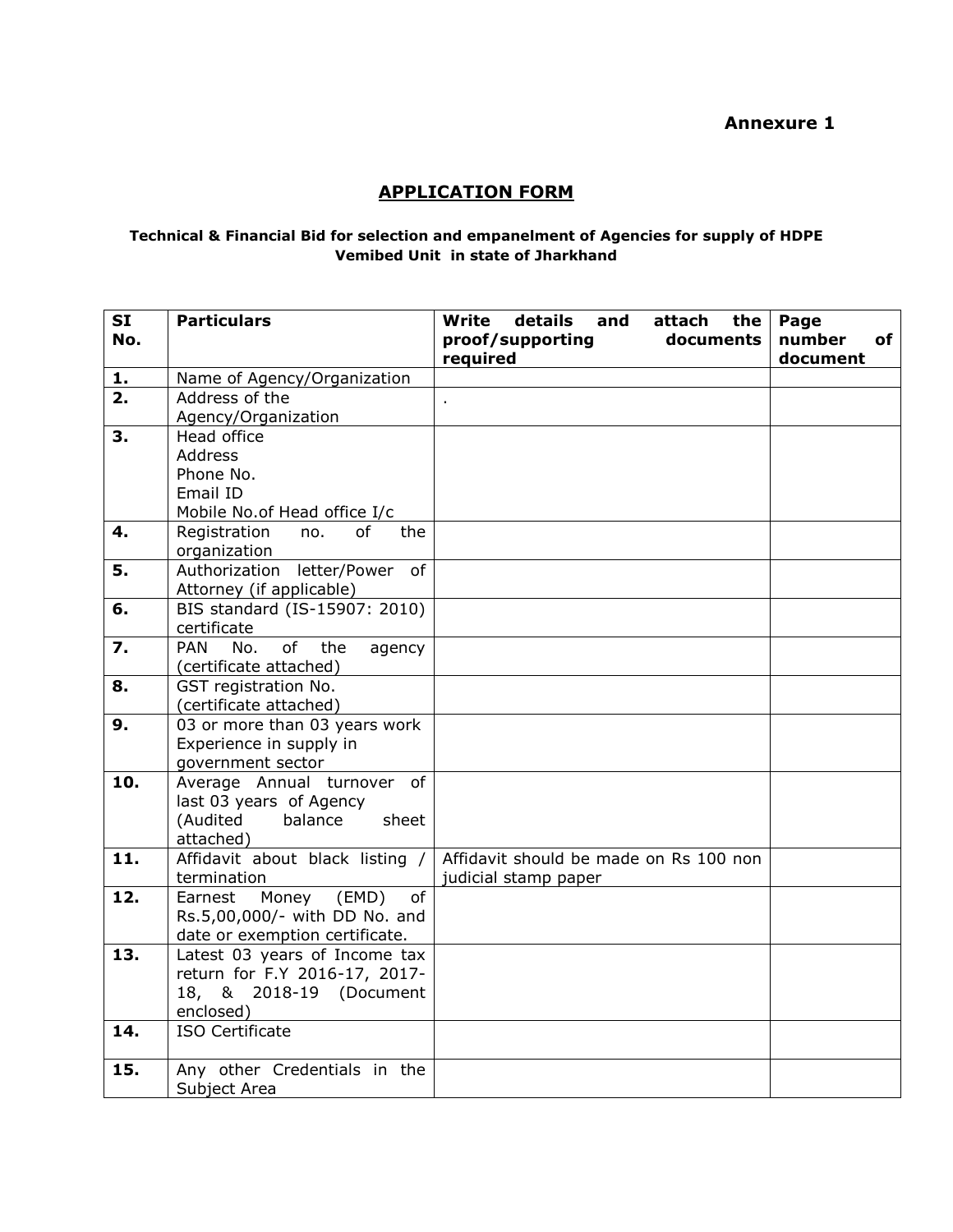We understand that if the details given in EOI document submitted herewith by us and the support of claims made above if found to be untrue/untenable or unverifiable or both, bid may be rejected without any reference to us and the concern authority of OFAJ has right to take necessary legal action against the above subject.

> Signature of the bidder/authorized person (With official seal)

Date :-

Place:-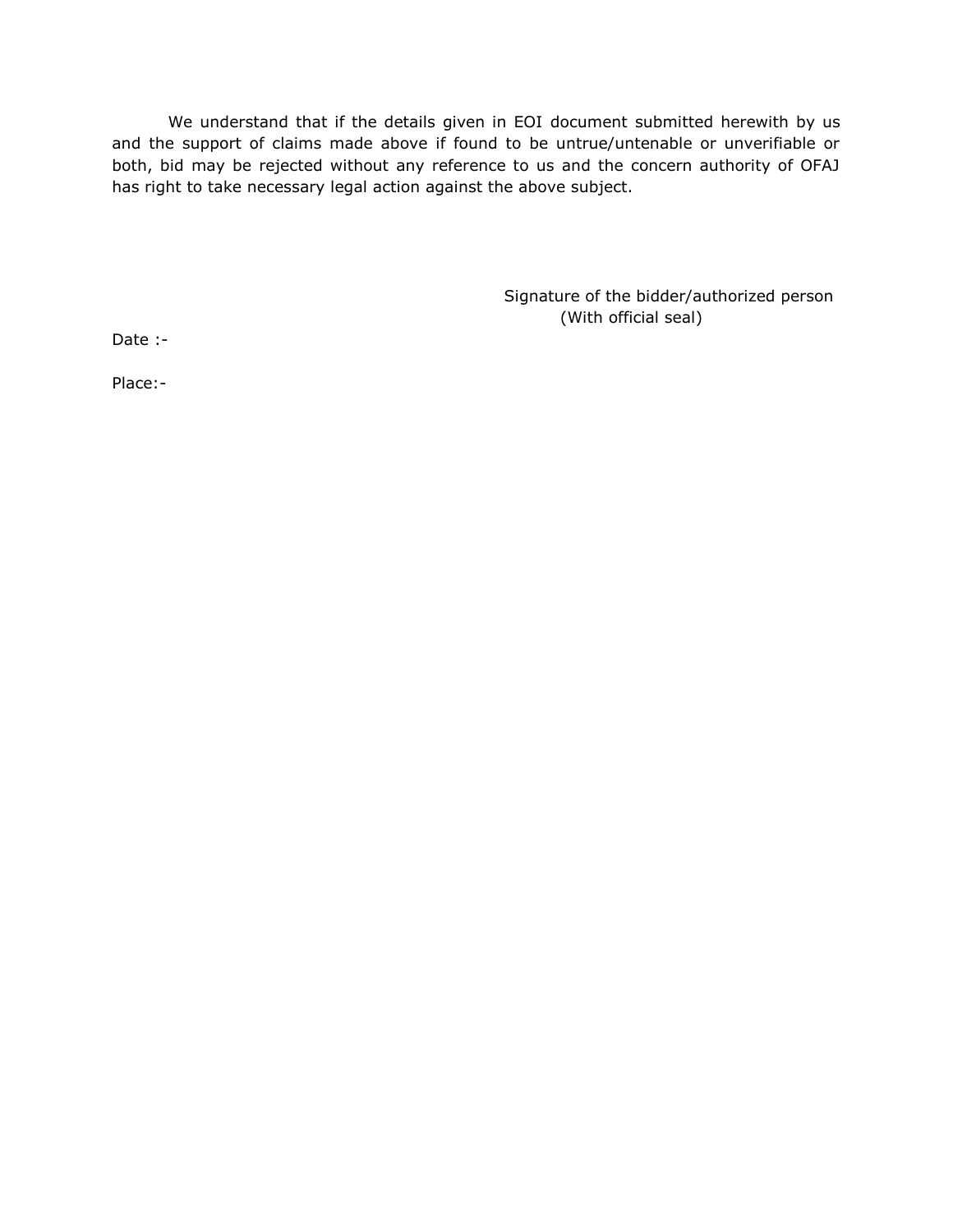# **Technical Specification of "HDPE made portable vermi bed unit"**

| S.No.         | <b>Items</b>                                                                                                   | <b>Specification</b>                                                                                                                                                                                                                                                                                                                                                                                                                                                                                                                                                                                                                                                                                                                                                                        |
|---------------|----------------------------------------------------------------------------------------------------------------|---------------------------------------------------------------------------------------------------------------------------------------------------------------------------------------------------------------------------------------------------------------------------------------------------------------------------------------------------------------------------------------------------------------------------------------------------------------------------------------------------------------------------------------------------------------------------------------------------------------------------------------------------------------------------------------------------------------------------------------------------------------------------------------------|
| $\mathbf{1}$  | H.D.P.E<br>made<br>portable<br>vermi bed as per Bureau of<br>Indian Standards (BIS),<br>GOI, (I.S -15907:2010) | BIS Standard (IS 15907:2010) Agro Textiles High Density<br>Polyethylene (HDPE) Woven Beds For Vermiculture. Size<br>12'x4x2=96Cft). The poly ethylene should be UV Stabilized<br>woven and portable with net ventilation and ready to install<br>pockets. Joints : completely heat sealed (stitched less).<br>Wash outlet : 1 outlet at the bottom side (40mm x 1000mm<br>in one corner) for collection of vermiwash. Bed are fitted<br>with six polyethylene net windows (3 each on both sides of<br>length). Support pockets 14nos. for inserting pegs on all<br>sides.14 nos. UPVC pipe 25mm dia. & 32inch length. UPVC<br>pipe for vermiwash drain 20 inch length & 2.5 inch diameter.<br>Minimum mass of bed material 340 gm/sq mtrs. Colour :<br>green outer side & white inner side. |
| $\mathcal{P}$ | Portable type vermi bed cover                                                                                  | HDPE green colour shade cover 250GSM with pockets, Size:<br>8ft x 15ft, 8 nos. UPVC pipe 25mm dia. & 32inch length, 4<br>nos. UPVC pipe 20mm dia. & 8ft length OR Portable type<br>overhead vemi bed shade cover size: 9.5ft x 16ft of 50%<br>green HDPE shade net, 4nos. each 2mtr length 32mm O.D<br>tubular G.I post and 2.0 mtr length poly propylene rope.                                                                                                                                                                                                                                                                                                                                                                                                                             |
| 3             | Training manual                                                                                                | Digital colour print in 170 GSM paper, A-4 both side<br>matter in hindi.                                                                                                                                                                                                                                                                                                                                                                                                                                                                                                                                                                                                                                                                                                                    |

(On Letter head of the Proposer)

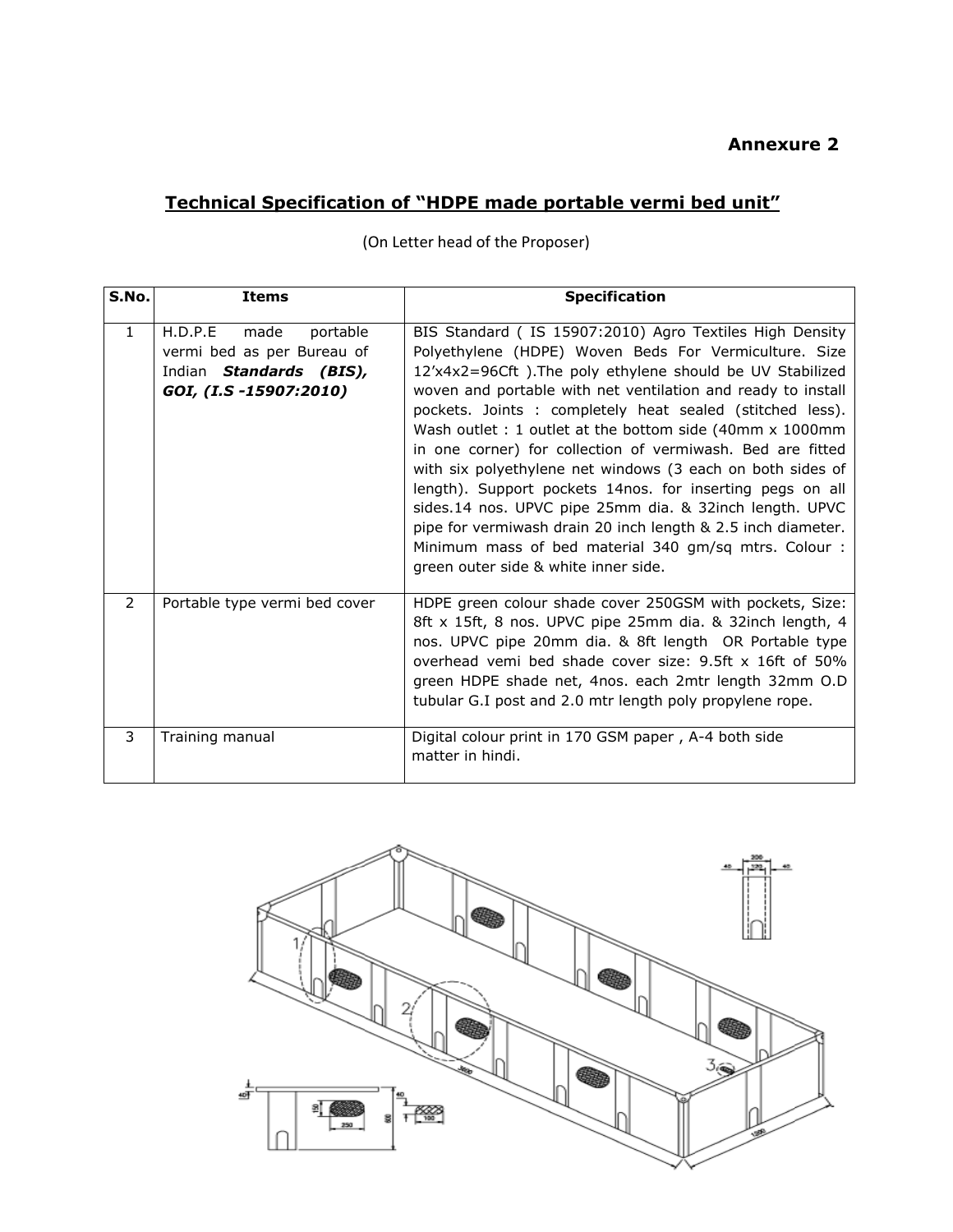## **Supply capacity of the HDPE made portable vermi bed Unit**

(On Letter head of the Proposer)

To, The Chief Executive Officer Organic Farming Authority of Jharkhand , Krishi Bhawan Campus, Kanke Road, Ranchi-834008

Sir,

I / we do hereby declare our monthly supply capacity (nos. of unit) of following items in accordance with the specifications in all respects and instructions in the E.O.I bid document.

| SI<br>No. | <b>Items</b>                                                                                                            | <b>Monthly Supply Capacity (Nos. of</b><br>unit) |
|-----------|-------------------------------------------------------------------------------------------------------------------------|--------------------------------------------------|
|           | HDPE made portable vermi bed Unit (as<br>per technical specification attached in<br>Annexure-2 of this E.O.I document.) |                                                  |

Seal of the Company Seal of the Company Signature of Authorized Signatory

Date: Name

Designation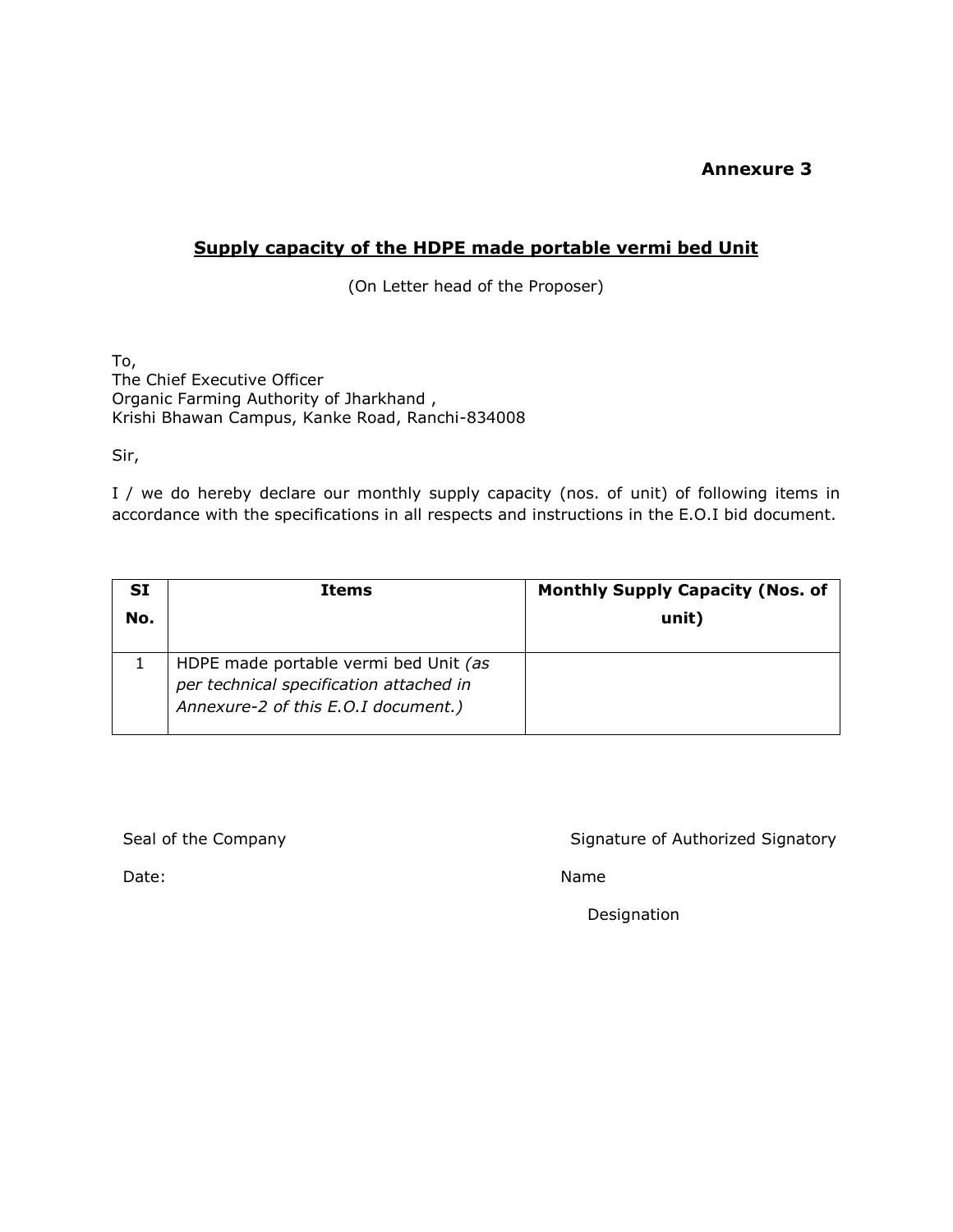## **Notarized Manufacturer's Authorization letter. (To be Furnished on Rs. 100/- non judicial stamp paper)**

Ref. Vide EOI No---------------------- Date------------------

To, The Chief Executive Officer, Organic Farming Authority of Jharkhand Krishi Bhawan Campus, Kanke Road Ranchi, Jharkhand

Dear Sir,

We........................................ **(Name of Unit )** An established & reputable Manufacturer of………….....................**(Name of Item Product)** Having factories at ...................... and Regd. Office ............................................. do hereby agree to supply **(Name of Item)**  ................................. Confirming to the required specification and required quantity to M/s ........................................ **(Bidder/ Distributor)** as offered by them to supply against the above stated EOI (Valid Rate Contract Period) and also declared that we have not been authorized to any other bidders for the said EOI called for. The proposal shall be rejected/not to considered if found more than one bidder.

| Attested                              | Yours Faithfully             |  |
|---------------------------------------|------------------------------|--|
| With Seal and signature               | With Seal and Signature      |  |
| Name :- ----------------              | Name:-----------------       |  |
| Authorized Person / Bidder (Supplier) | For & Behalf of Manufacturer |  |
| Tel / Mob no. ; - ------------------  | M/s:- --------------------   |  |
|                                       | Tel / Mob no. -------------  |  |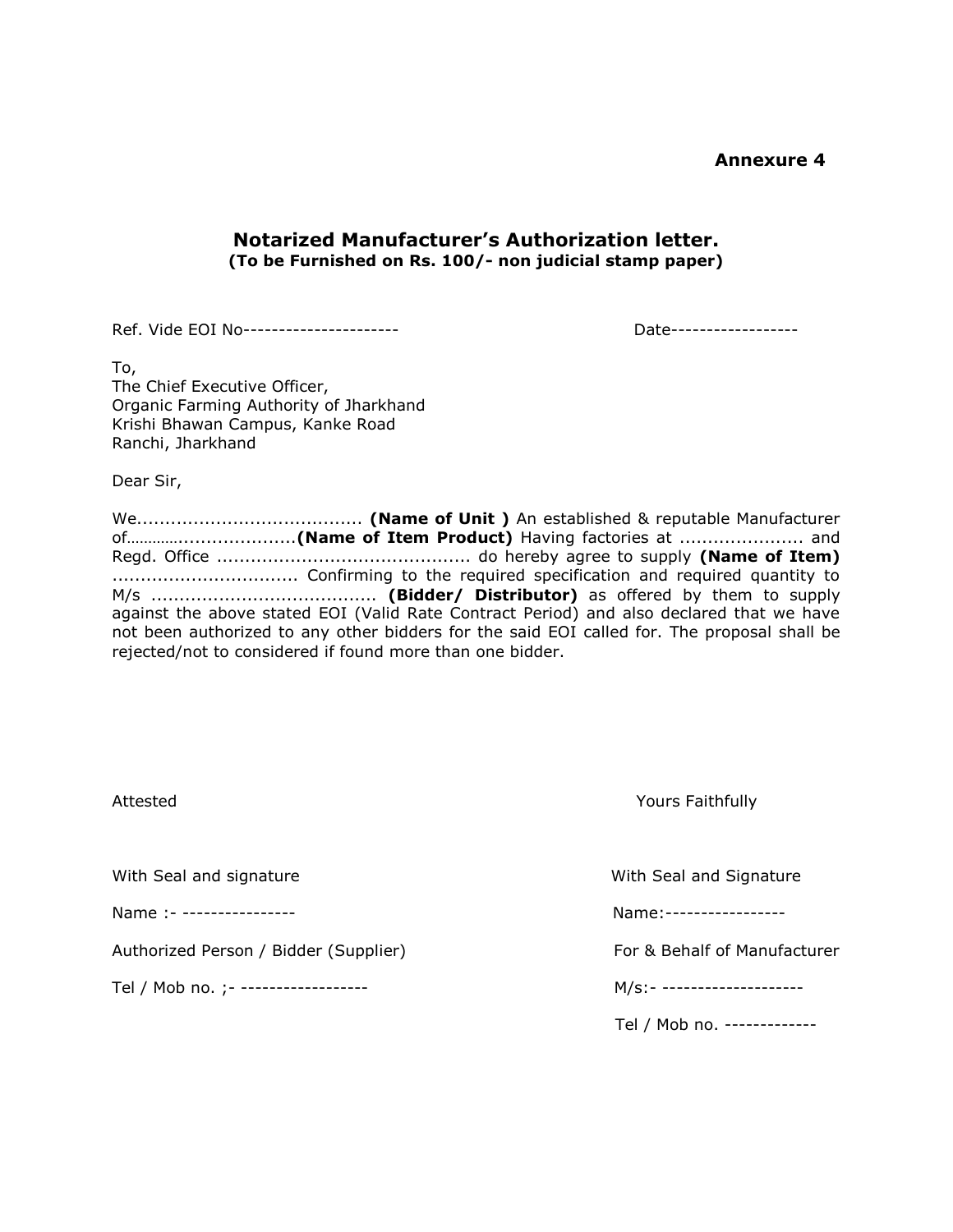#### **FINANCIAL PROPOSAL**

(On Letter head of the Proposer)

**Name of Firm** :

**Address** :

**Phone No./Mobile No** :

**Email** :

To, The Chief Executive Officer Organic Farming Authority of Jharkhand , Krishi Bhawan Campus, Kanke Road, Ranchi-834008

I/we do hereby quote the rate for supply of HDPE made portable vermi bed Unit to the beneficiary in different Villages/Blocks/Districts of entire Jharkhand state in accordance with the specifications in all respects and instructions in the E.O.I bid document.

| SI.No          | <b>Items</b>                                                                                                      | <b>Government Approved</b><br>rate under Subsidy mode                                                                                                                                      | Rate/Unit (Rs.) |         |
|----------------|-------------------------------------------------------------------------------------------------------------------|--------------------------------------------------------------------------------------------------------------------------------------------------------------------------------------------|-----------------|---------|
|                |                                                                                                                   | (In figures & Words)                                                                                                                                                                       | (Rs. in         | (Rs. in |
|                |                                                                                                                   |                                                                                                                                                                                            | figures)        | word)   |
| 1              | H.D.P.E made portable<br>vermi bed $(12' \times 4' \times 2')$<br>=96Cft), B.I.S Standard<br>$(I.S - 15907:2010)$ | <b>Rs 5000</b><br>(Rupees Five<br>thousand)                                                                                                                                                |                 |         |
| $\overline{2}$ | Portable type vermi bed<br>cover                                                                                  | Rs 2900<br>(Rupees two thousand<br>nine hundred)                                                                                                                                           |                 |         |
| 3              | Training manual                                                                                                   | 100<br>(Rupees hundred )                                                                                                                                                                   |                 |         |
|                | <b>Total Quoted Rate (Rs.)</b>                                                                                    |                                                                                                                                                                                            |                 |         |
|                |                                                                                                                   | The above rates quoted are inclusive of all taxes<br>including GST, packing costs, transportation,<br>insurance, loading, unloading costs at destination in<br>all Districts of Jharkhand. |                 |         |

Seal of the Company Signature of Authorized Signatory

Designation

Date: Name